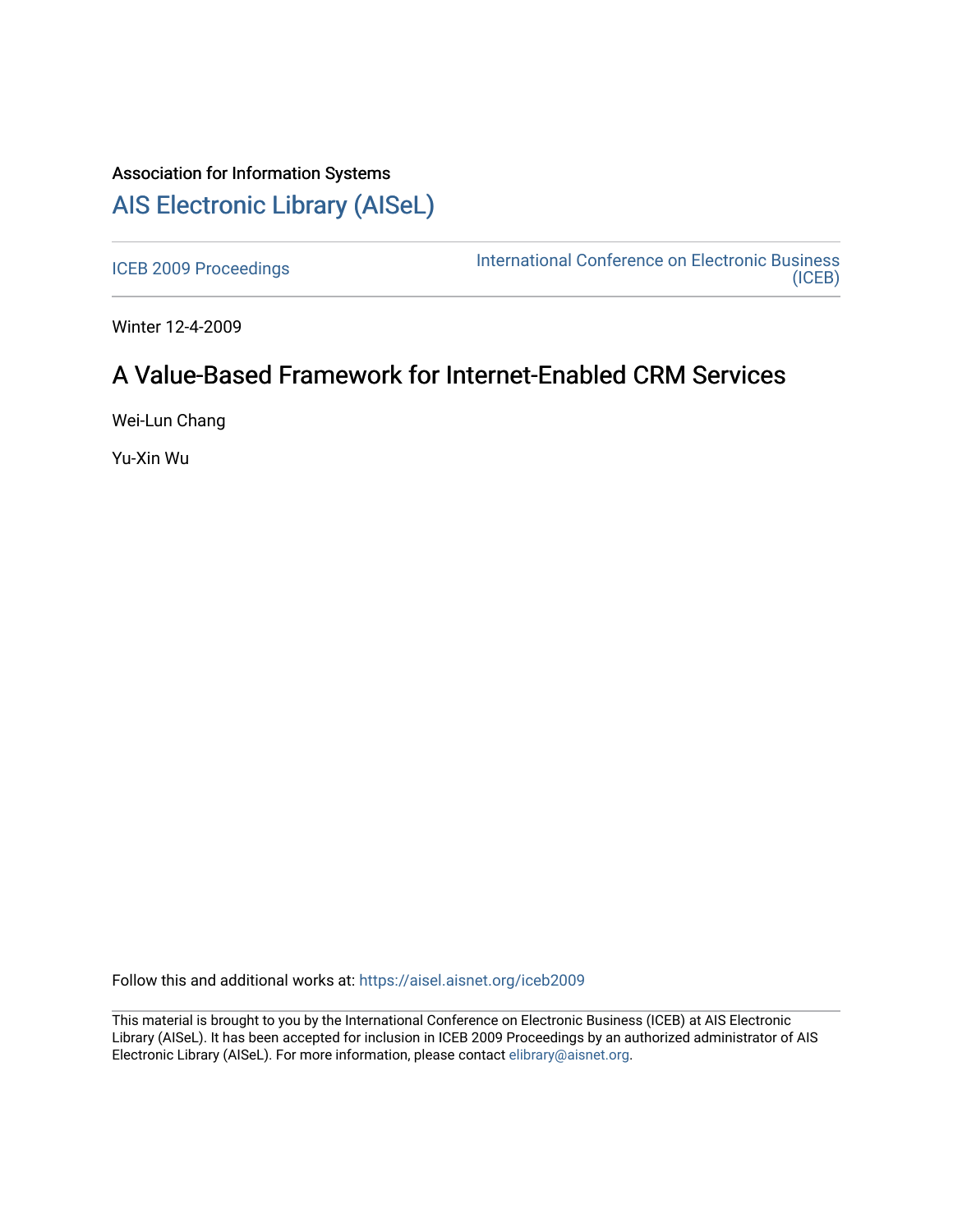# **A VALUE-BASED FRAMEWORK FOR INTERNET-ENABLED CRM SERVICES**

Wei-Lun Chang<sup>1</sup> and Yu-Xin Wu<sup>2</sup> Department of Business Administration Tamkang University, Taiwan <sup>1</sup>wlchang@mail.tku.edu.tw; <sup>2</sup>nick2581@yahoo.com.tw;

## **Abstract**

The global competition for enterprises has been the significant issue for recent years. However, the customer needs are difficult to satisfy due to specialized characteristic of existing customers. A good CRM strategy may assist firms to earn advanced profits, increase customer perceived value, and acquire new customers. This research aims to provide a holistic framework based on two dimensions. The first dimension is the level of customer needs which is related to customer perceived value. The second value is the process of CRM; for instance, attracting, interacting, and retaining customers. This paper intends to: (1) identify the level of needs based on perceived value, (2) recognize the possible step of CRM processes, and (3) recommend an appropriate CRM e-service to a customer.

**Keywords:** E-Service; Customer Value; Internet-Enabled CRM

## **Introduction**

The global competition for enterprises has been the significant issue for recent years. However, the customer needs are difficult to satisfy due to specialized characteristic of existing customers. Companies need to manage the relationships with customers more efficient than competitors. For example, firms can get closer to their customers by interactive communication and needs/habits identification and enhance the value of customer. The profitability of customers can also be increased through sustainable attracting, interacting, and retaining customers. Consequently, the key for enterprises is offer superior customer relationship management strategies.

Customer relationship management (CRM) is a significant issue for today's companies. In particular, a good CRM strategy may assist firms to earn advanced profits, increase customer perceived value, and acquire new customers. The popularity of information technology and Internet has changed the concept to deliver services over the Internet. Certain enterprises provide the opportunity to deliver services over the Internet, which is considered as a way to decrease service cost, tighten with customers, and furnish mass communication.

In this study, CRM is transformed from

traditional CRM (face-to-face) to Internet-Enabled CRM (over the Internet). This paper defines Internet-Enabled CRM as conducting CRM by utilizing devices which can deliver e-services through the Internet. The extent of Internet-Enabled CRM includes electronic CRM (E-CRM), mobile CRM (M-CRM), and ubiquitous CRM (U-CRM). The existing CRM framework is based mostly on the company's perspective; for example, it considers how to acquire customers, retain customers, and create profits from customers. Hence, a holistic framework for both sides is still lacking, especially for e-service industry.

 Furthermore, Internet is also the major problem for e-CRM which cannot provide face-to-face contact and difficult to grasp customer needs. Hence, it is important to obtain customer needs accurately and interact with customers efficiently to put effort on valuable customers. This research aims to provide a holistic framework based on two dimensions. The first dimension is the level of customer needs which is related to customer perceived value. The second value is the process of CRM; for instance, attracting, interacting, and retaining customers. We believe each customer has different perceived value for a same service. That is, this paper intends to: (1) identify the level of needs based on perceived value, (2) recognize the possible step of CRM processes, and (3) recommend an appropriate CRM e-service to a customer.

The rest of this paper is organized as follows. Section 2 surveys the extant literature, such as customer perceived value and e-service. Section 3 devises a conceptual framework for customer value management. Section 4 provides the implications of the proposed framework, and section 5 provides a conclusion.

## **Background**

## **Definition of Perceived Value**

The definition of perceived value is proposed by Zeithaml [11], which indicates customer perceived value is the consumer's overall assessment of the utility of a product based on what is received and what is given. Kolter [5] specifies customer delivered value is the difference between total customer value and total customer cost. That is, the benefit of a specific product or service for a customer. The total value includes product value, service value, and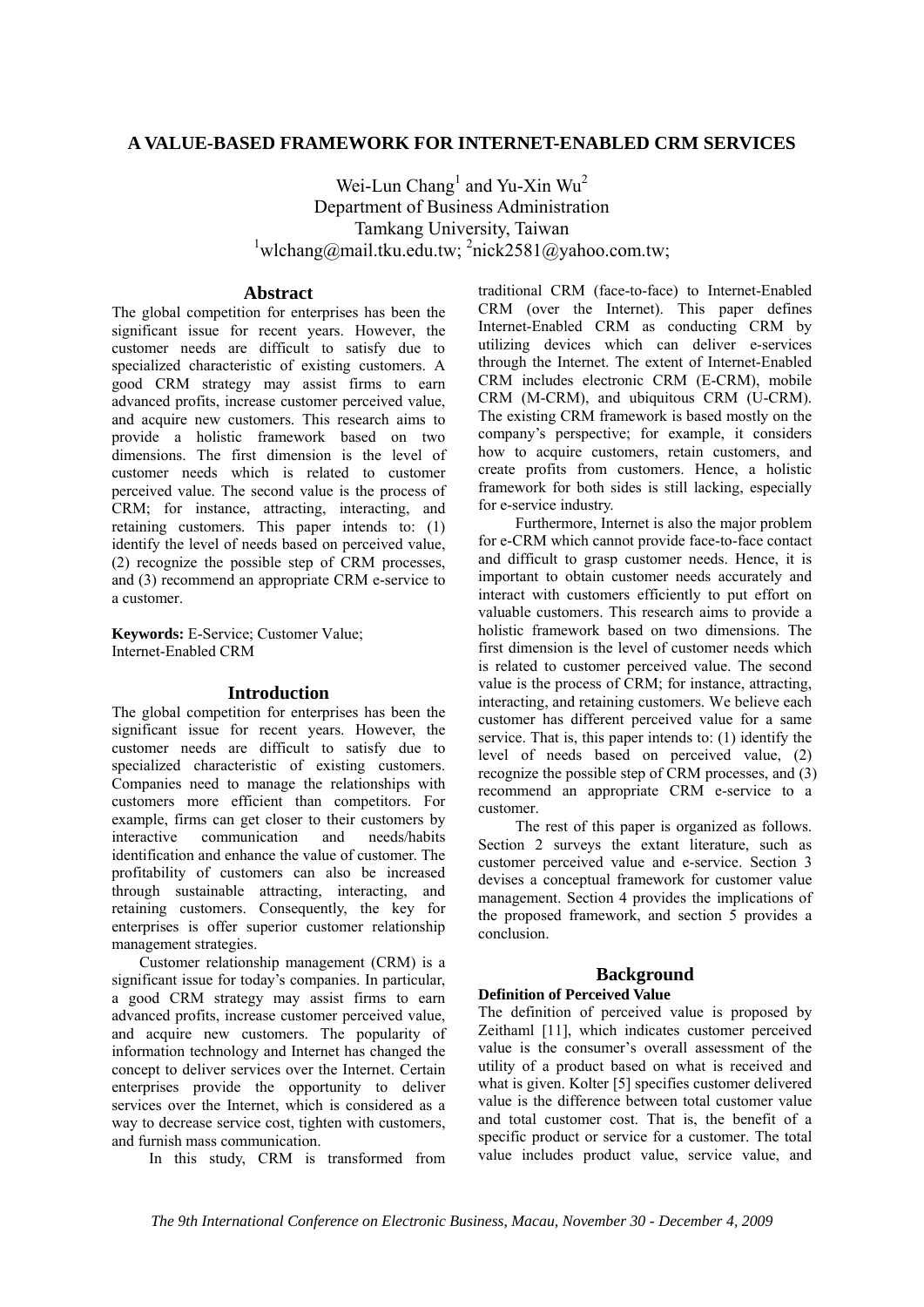personnel value and the total cost enfolds monetary cost, time cost, and spirit cost. Holbrook [1] defines customer value is interactive, experienced, relative, and favorable. This study considers customer value is the difference between obtaining and devoting and various from people.

However, why value is important? Companies attempt to create profit from their customers who evaluate the firms that can provide products or services to satisfy their value [5]. Consumers always consider value as the most important factor when they purchase the products or services. The value stands for what the customers obtain from the transaction. Yan [10] indicates customer value reflects consumer behavior and affects the order of needs. Kim et al. [4] specifies that needs emerge before attitude and purchase and can create value, trigger behavior, and satisfy required level of needs. Hence, the concept of customer value and customer needs is relative (see Fig. 1). Customer value is the obtained benefit from the perception of products or services. Customer need is the motivation to achieve goals that belongs to a type of spontaneous behavior. Hence, this research will utilize the concept of value to build the holistic framework in terms of customer perspective.



Figure 1 Relationship between customer value and customer needs

#### **CRM E-Service**

Järvinen and Lehtinen [2] define e-service as a benefit providing object of transaction that can be characterized as an intangible process that is at least partially produced, marketed and consumed in a simultaneous interaction through electronic networks. The implement of e-business not only enhances the efficiency of business but creates markets and profit [7]. Meanwhile, e-services generate new service experience and customer value, such as functional value (time saving, convenience), emotional value (interaction), social value, and network value (security and privacy) [3][6].

In this study, we attempt to classify existing CRM e-services into four major components: attractive e-service, interacting e-service, analytic e-service, and retaining e-service. Attractive e-service provides e-services which employ

marketing methods. For example, blog marketing, experience marketing, and 1-to-1 marketing are extremely suitable for e-services. The second component is interacting e-service, which allows firms and customers interact over the Internet. In this category, e-service providers can furnish post-purchase survey e-services, online responding e-services, and collected FAQ e-services. Post-purchase survey e-services allow firms to get a better understanding of their customers after purchase, and online responding e-service enables customers to obtain real-time answers when they have a problem.

 The third component is analytic e-service, which is used to analyze customers through two main e-services: statistic analysis and data mining e-services. Statistic analysis employs conventional statistical approaches, like clustering and linear regression, while data mining employs artificial intelligence approaches, like neural networks and genetic algorithms, to analyze customers. Finally, retaining e-service includes customer segmentation e-service and performance measurement e-service. In this category, the aim is to help firms retain their customers. For example, customer segmentation e-service can assist firms to segment their customers, identify key value, and provide retaining strategies. Hence, this study will utilize the classification as the basis to build the holistic framework in terms of enterprise perspective.

### **Conceptual Framework A Value Cube for Internet-Enabled CRM**

In the era of wireless technology, three dimensions of value are identified for Internet-enabled CRM: (1) business value, (2) customer perceived value, and (3) social value (see Fig. 2). Business value is generated from companies and is always represented by monetary value (e.g., profits). Firms can easily observe the changes in profit (customer profitability) for a given time period and can modify their CRM strategies accordingly. Customer retention another indicator with which to measure profits. According to the 80/20 rule, 20 percent of customers will generate 80% of a company's profits, so it is important to retain those customers. Internet-enabled CRM provides Internet-based e-services that customers can access anytime and anywhere, and companies can utilize new technologies (e.g., wireless and mobile devices) to help earn profits based on certain e-services, so Internet-enabled CRM is believed to attain high business value.

 Customer perceived value is generated by customers and reflected in their willingness to pay. The concept of willingness-to-pay represents how much customers intend to pay for furnished e-services, and different CRM strategies may result in different behaviors of customers. For example,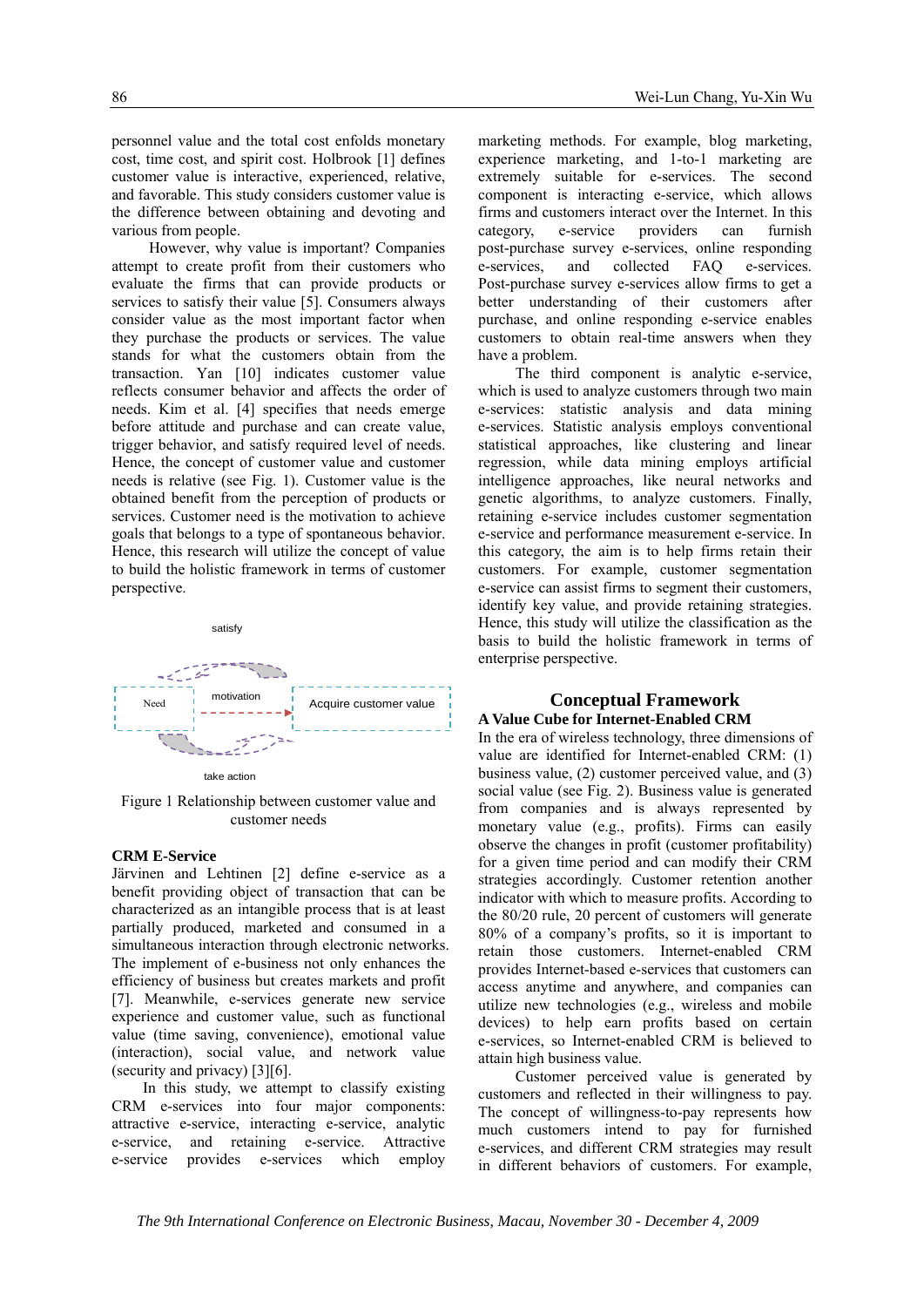customers will not pay for the e-services which are inappropriate for them, even if they are delivered. Internet-enabled CRM provides opportunities for customers to acquire the most appropriate e-services when they face problems, and the technology helps companies identify customers' information, such as location, personalized preferences, and behaviors. Thus, Internet-enabled CRM can help attain high customer perceived value.

 Social value is generated by collective intelligence—the wisdom of crowds—over the Internet. According to certain theories (e.g., Delphi method, brainstorming), group decision-making is superior to individual decision-making. Internet-enabled CRM allows peers to assist each other in solving problems based on wireless technologies (e.g., agent-based approach). Traditional CRM merely allows firms to decide what services to deliver—a one-way delivery concept—but Internet-enabled CRM allows peers from the social network to collaborate to decide what e-services will be furnished right away. Thus, Internet-enabled CRM is believed to attain high social value.

In short, Internet-enabled CRM facilitates high business value, customer perceived value, and social value in our proposed value cube. Traditional CRM may attain high business value and customer perceived value, but it lacks a social network effect in the e-service delivery process. We believe Internet-enabled CRM is superior to traditional CRM in terms of collaboration for Internet-enabled services. Hence, Internet-enabled CRM is expected to extend social value dimension from low to high and to provide complete solutions for managing customers well.



Figure 2 A Value Cube for Internet-Enabled CRM

#### **A Value-Based Model for Internet-Enabled CRM**

This research uses the dimensions of customer value and CRM process of e-services to propose a customer value creation model (CVCM), which is also a value-based model for Internet-enabled CRM. Wooddruff [9] separates customer value into level of attribute, end, and goal from information processing perspective. Level of attribute describes the products or services, level of end indicates the interaction of users and products/services, and level of goal specifies the goal of individual or organization. Sheth *et al.* [8] indicate the determinants of customer decision for consuming value which are functional value, social value, emotional value, cognitive value, and conditional value. The existing literature specifies the significance for separating customer value into several levels. The lowest level of customer value is concrete and the highest of customer value is abstract. All levels of customer value are interconnected and the higher level of customer value needs to be satisfied from lower level of customer value. In this research, we synthesize the existing concepts to classify customer value into self-actualized value, social and emotional value, added value, and functional value. In Fig. 3, we utilize customer value and CRM

e-service process as two major dimensions to construct a customer value creation model. The lowest two levels of customer value are functional and added value which enfold the concept of CRM 1.0. In the past, CRM 1.0 allows merely closed or one-way communication which indicates only firms can decide when to communicate with customers or not. In these two levels, customers desire to accept useful e-services with basic functions and certain extended e-services to obtain added value. For example, customers need Google to help them search some information and guide them to the related websites. These two levels of customer value are based on basic and expectant value. Companies need to provide e-services that the customers perceive usefulness and completeness to fulfill their needs.

The third level is social and emotional value, which is enhanced to CRM 2.0 concept. CRM 2.0 allows value co-creation and is a type of two-way interaction. In this level, companies provide e-services that fulfill customers' desired value and perceived belongingness from customers. The effect of word-of-mouth can be applied in this level. The most important to firms is the satisfaction of social and emotional value that can retain and create more customers. The highest level is self-actualized value which is also the expected value to customers. In this level, customers expect surprises from companies and the concept is promoted to CRM 3.0. CRM 3.0 allows customers to solve problems on their own and furnish suggestions and comments for improving e-services sustainably. The customers play a vital role to provide much valuable information to enterprises, which is also the concept of customer-centric radiation. In this level, customers dominate the process of CRM and help the companies to retain most of their customers and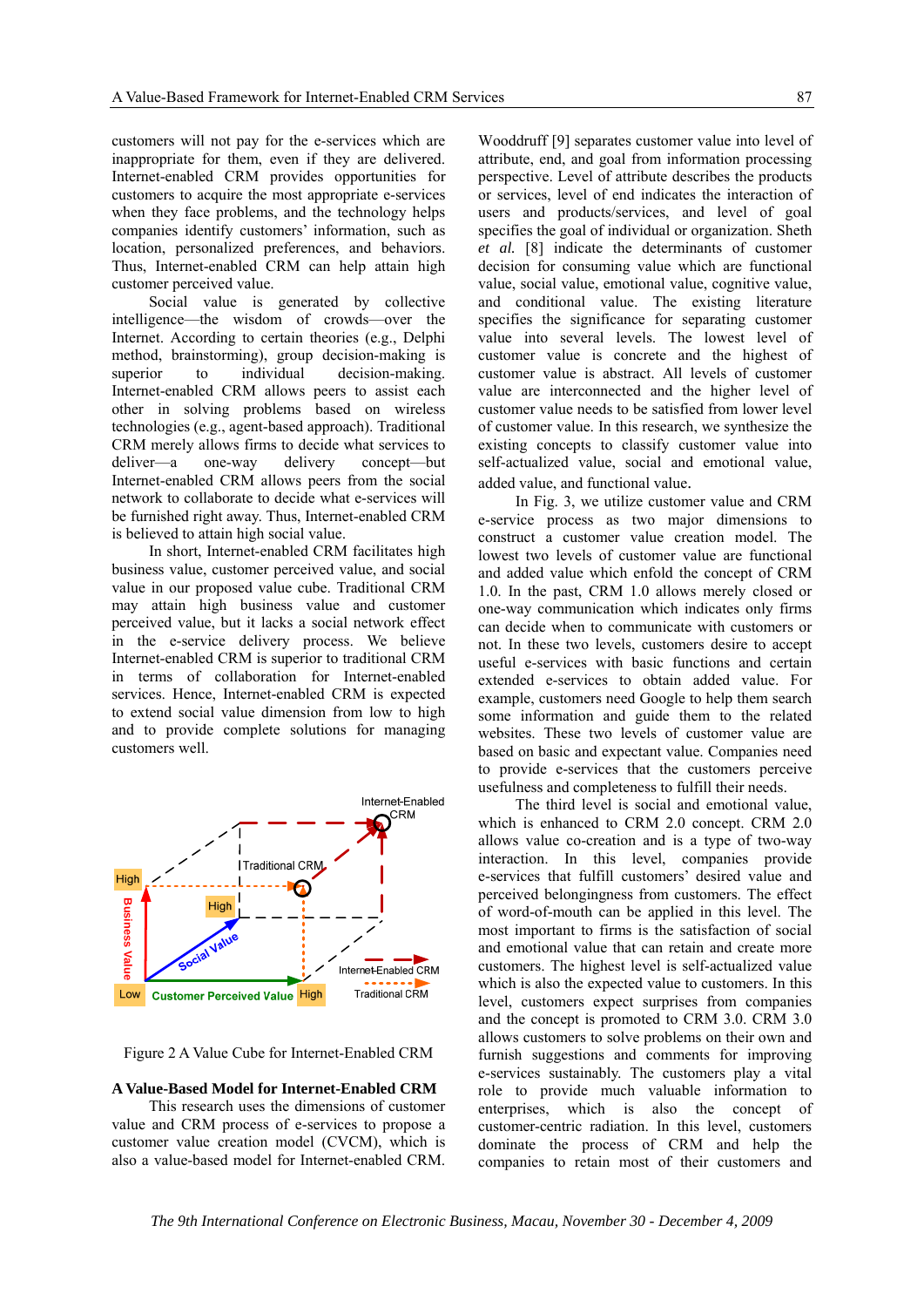create profits

.

| Ł.                                                                                                            | Pre-Sale                                          |                                                                        | Transaction                      | Post-Sale     |                                                      |
|---------------------------------------------------------------------------------------------------------------|---------------------------------------------------|------------------------------------------------------------------------|----------------------------------|---------------|------------------------------------------------------|
| <b>Concept</b>                                                                                                | ------------                                      |                                                                        |                                  |               |                                                      |
| <b>Process for Creating Customer Value.</b>                                                                   |                                                   | Acquire <sub>e</sub>                                                   | Use <sub>e</sub>                 | Feedback      | <b>Retain</b>                                        |
| <b>Process for Creating Business Value</b>                                                                    |                                                   | <b>Marketing</b>                                                       | Sale <sub>e</sub>                | Post-Servicee | <b>Revise</b>                                        |
|                                                                                                               |                                                   | <b>CRM E-Service Process</b> ®                                         |                                  |               |                                                      |
| Level of Customer Value.                                                                                      |                                                   | <b>Attract</b>                                                         | Interact                         |               | Retain-                                              |
| <b>Surprise from</b><br>customers.<br>(CRM 3.0 concept: $\phi$<br>Self-problem solving.<br>and self-control). | Self-actualized<br>value.<br>(Unexpected Value)   | Products and<br>services provide<br>self-actualized<br>value.          | Customer-centric radiation.<br>B |               | Customer<br>$domination_{e}$                         |
| <b>Satisfaction from</b><br>customers.<br>(CRM 2.0 concept:<br>Value co-creation<br>from social network).     | Social and<br>emotional value<br>(Desired Value). | Products and<br>services provide<br>belongingness.                     | Two-way interaction-<br>B        |               | Social and<br>emotional<br><i>satisfaction</i><br>£, |
| Comprehensiveness<br>from customers.<br>(CRM 1.0 concept:<br>E-service standard).                             | Added value.<br>(Expectant Value)                 | Products and<br>services are<br>$comprehensive. \nightharpoonup$<br>é. | One-way communication-<br>B      |               | Completenesse                                        |
| <b>Usefulness from</b><br>customers.<br>(CRM 1.0 concept:<br>Basic functions of<br>e-services).               | Functional value.<br>(Basic Value)                | Products and<br>services provide<br>functional value.                  | $Closed-$<br>B<br>$\overline{C}$ |               | Perceived<br>usefulness <sub>e</sub>                 |

Figure 3 Customer value creation model.

# **Implications**

## **Customer-centric Management**

This paper provides a new perspective for CRM in terms of motivation and value. Different customer background may result in various levels of needs and perceived value. Companies need to differentiate marketing methods according to different targets. Our proposed framework provides the opportunity to identify customer needs and furnish a combination of CRM e-services in time. In addition, we assist firms to identify psychological perception from customer value. Enterprises can earn more profits from the concept of customer-centric management.

#### **Collective Wisdom Empowerment**

The proposed framework allows customers to collaborate in order to release the power of collective wisdom. Collective intelligence (wisdom) refers to the concept that people can contribute together in order to attain good performance of Internet-Enabled CRM. Our framework can assist companies to identify the level of needs for customers and predict what CRM e-service(s) can be delivered for the next step.

#### **Real-time E-Service Composition**

Real-time e-service composition is also a significant issue for Internet-Enabled CRM. E-service providers should be aware of what customers really want at any time, based on their needs. Even when e-service providers acquire customer needs, they still have to compose the required e-services and deliver them to the customer quickly. Certain e-service providers can discover required e-services from the framework more efficiently and dynamically bundle them as a package. Our framework advances the e-service delivery process and implements the concept of service-oriented management.

# **Conclusions**

CRM is an essential issue for companies in recent years. The emergence of e-services has been changed the essence of traditional CRM services. CRM e-services will dominate future CRM processes. This study proposes a value cube for Internet-enabled CRM in terms of business value, social value, and